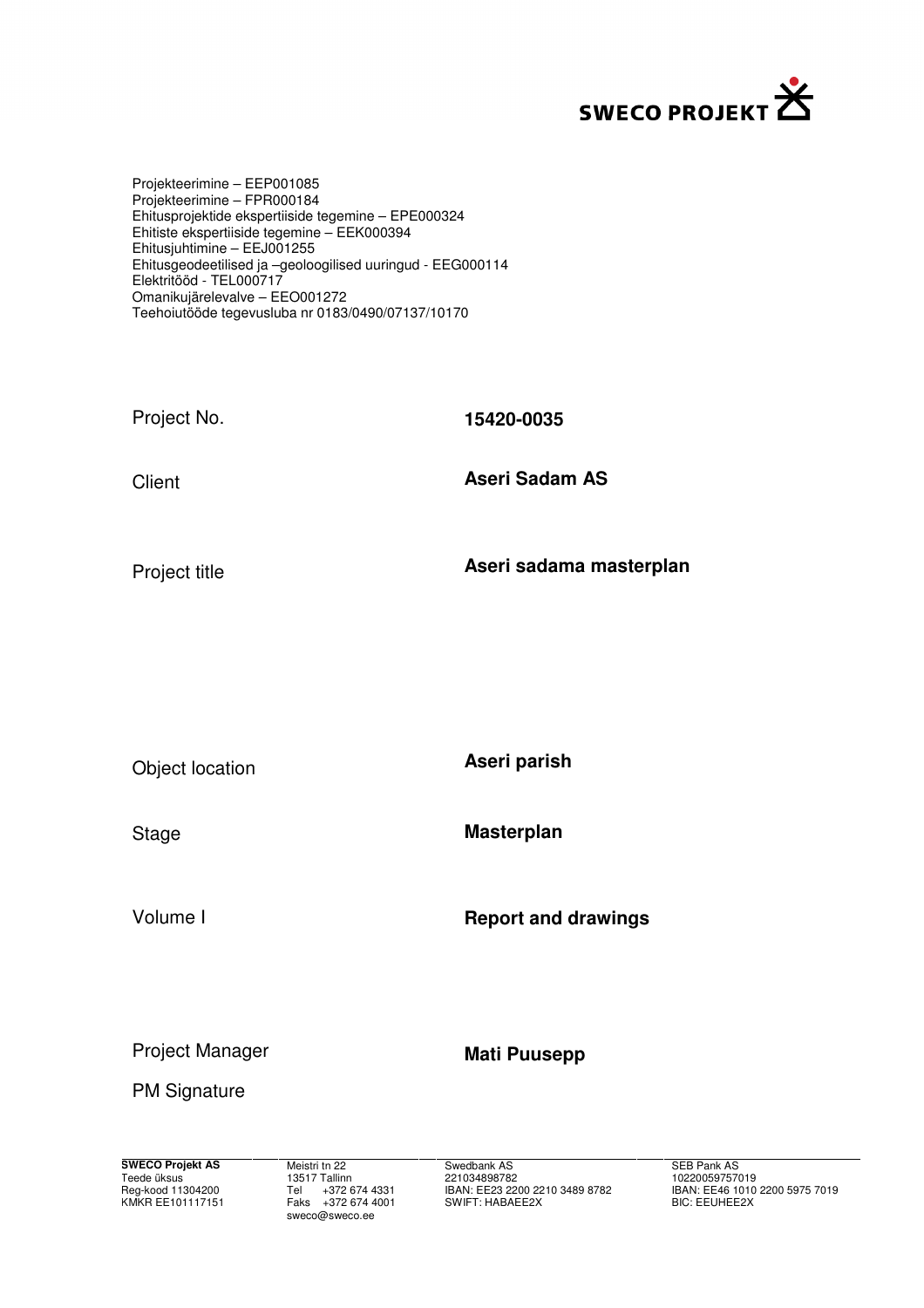

# Volume composition

1. Report and drawings. Volume I

| Design Team            |                     |
|------------------------|---------------------|
| Position               | Name                |
| <b>Project Manager</b> | Mati Puusepp        |
| Designer               | <b>Romet Virkus</b> |
| Engineer               | Tatjana Sõssojeva   |
| Engineer               | Kaupo Veskimeister  |
| Consultant             | Aavo Raig           |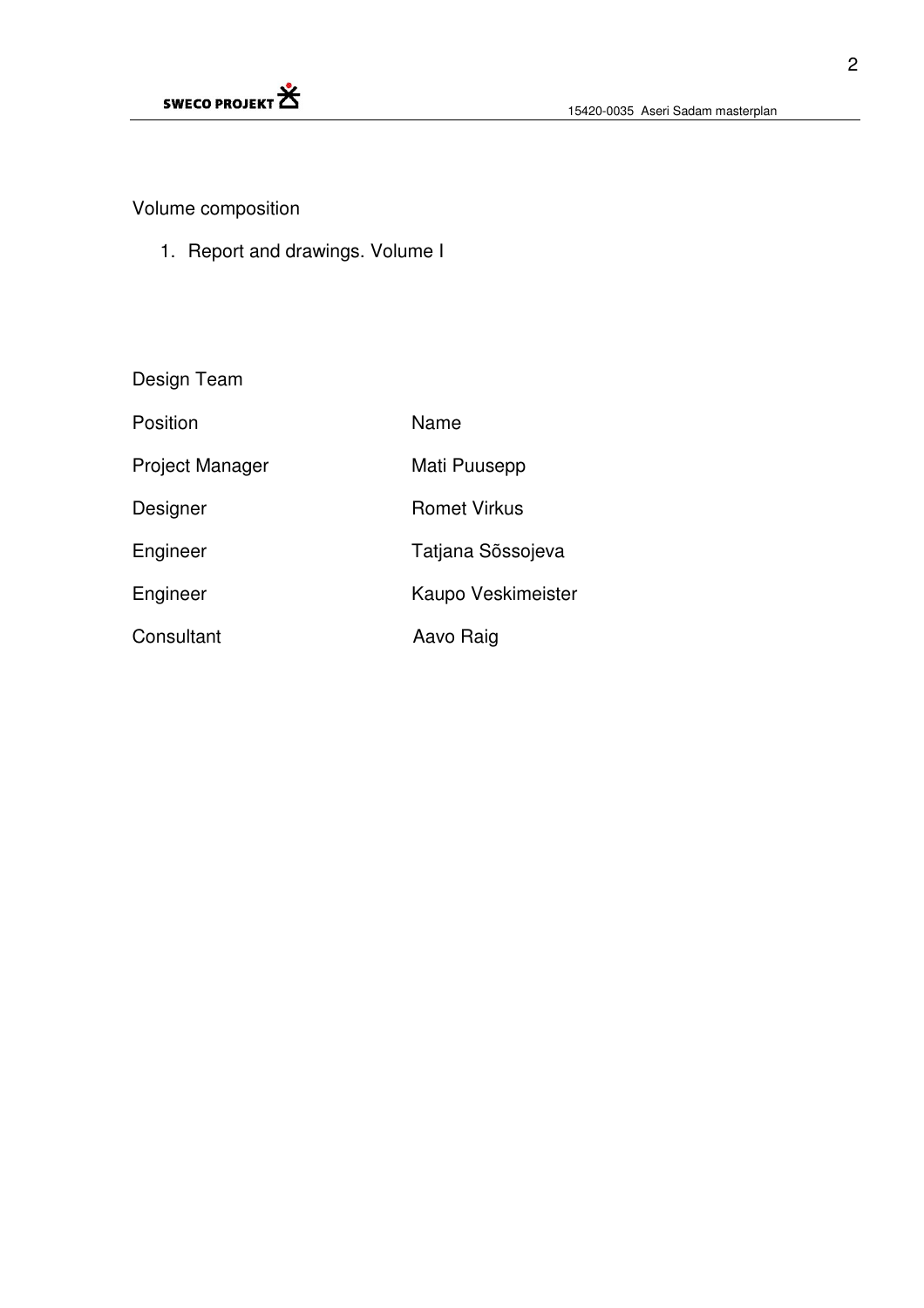

# Table of contents

#### $\overline{1}$ Report

| $\mathbf 1$ |  |  |  |  |  |
|-------------|--|--|--|--|--|
| 1.1         |  |  |  |  |  |
| 1.2         |  |  |  |  |  |
| 1.2.1       |  |  |  |  |  |
| 1.2.2       |  |  |  |  |  |
| 1.2.3       |  |  |  |  |  |
| 1.2.4       |  |  |  |  |  |
| 1.2.5       |  |  |  |  |  |
| 1.2.6       |  |  |  |  |  |
| 1.3         |  |  |  |  |  |

#### $\mathbf{H}^{\top}$ **DRAWINGS**

- 1. Situation Land Connections
- 2. Masterplan 1:5000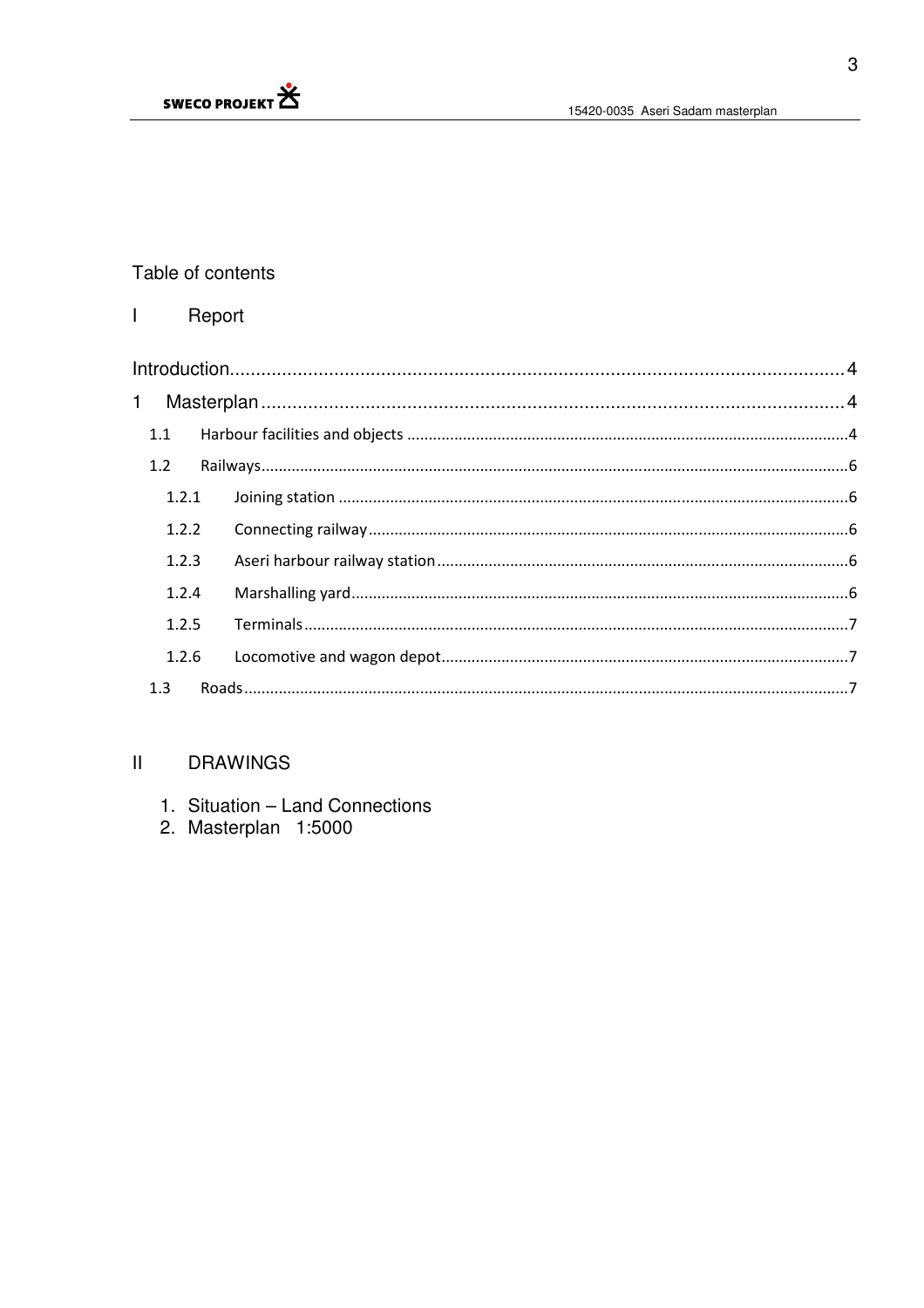

# I REPORT

# **Introduction**

Aseri Port masterplan is developed according to assignment with Aseri Sadam AS and it is in compliance with clients development plans. Harbour structures have been described by consultant Aavo Raig. As a base map for the Masterplan Estonian Land Board aerial photos and maps have been used as well as hydrographic data available from earlier projects carried out at the location.

At the project location there was a seaport before World War II. Aseri harbour and Aseri-Sonda railway were built in 1939 to better marketing possibilities for Meriküla brick factory. Harbour had an idea to significantly increase brick export and also to export timber and agricultural products.

The berths and rail track were destroyed in summer of 1944 when German army retreated.

#### **1 Masterplan**

#### **1.1 Harbour facilities and objects**

|                | <b>EXPLICATION</b>                    | <b>DESCRIPTION</b>                                                                              |
|----------------|---------------------------------------|-------------------------------------------------------------------------------------------------|
|                |                                       |                                                                                                 |
| H <sub>0</sub> | <b>APPROACH CHANNEL</b>               | SEMI-RESTRICTED SINGLE LINE CHANNEL WITH GUARANTEED DEPTH<br>16.0M,                             |
|                | (STAGE 1)                             | SATISFACTORY DAY AND NIGHT NAVIGATIONAL AIDS AND INITIAL TURNING<br>AREA FOR TUG BOAT           |
|                |                                       | ASSISTED BIGGEST VESSELS AT THE SITE WITH LESSER DREDGING<br><b>WORKS, CHANNEL AND</b>          |
|                |                                       | TURNING AREA LOCATION TO BE FINALLY SELECTED WITH-IN<br>MASTERPLAN FURTHER<br>REFINING PROCESS. |
|                |                                       |                                                                                                 |
| H1             | <b>LIQUID CARGO HARBOUR</b>           | LIQUID CARGO HARBOUR FOR TANKERS                                                                |
|                | (STAGE 1)                             | FROM 1000 DWT UP TO 100000 DWT CL50%.                                                           |
|                |                                       |                                                                                                 |
| H11            | LIQUID CARGO HARBOUR BASIN            | BASIN FOR THREE CONSECUTIVELY LOCATED JETTIES WITH                                              |
|                |                                       | WATER DEPTHS FROM 9.0M UP TO 16.0M.                                                             |
|                | H12 EASTERN BREAKWATER                | FOR PROTECTING JETTIES FROM NW  N-DIRECTIONAL WAVES<br>(DOMINANT STORMS)                        |
|                |                                       |                                                                                                 |
|                | H <sub>13</sub> JETTY FOR TANKERS LC1 | JETTY FOR TANKERS WITH DIMENTIONS L250M B40M T14.0M, UP TO:                                     |
|                |                                       | 50000 DWT 75000 DT CL95%, 70000 DWT 104000 DT CL75% & 100000 DWT<br>118000 DT CL50%             |
|                |                                       |                                                                                                 |
|                | H14 JETTY FOR TANKERS LC2             | JETTY FOR TANKERS WITH DIMENTIONS L170M B28M T10.5M, UP TO:                                     |
|                |                                       | 20000 DWT 31400 DT CL95%                                                                        |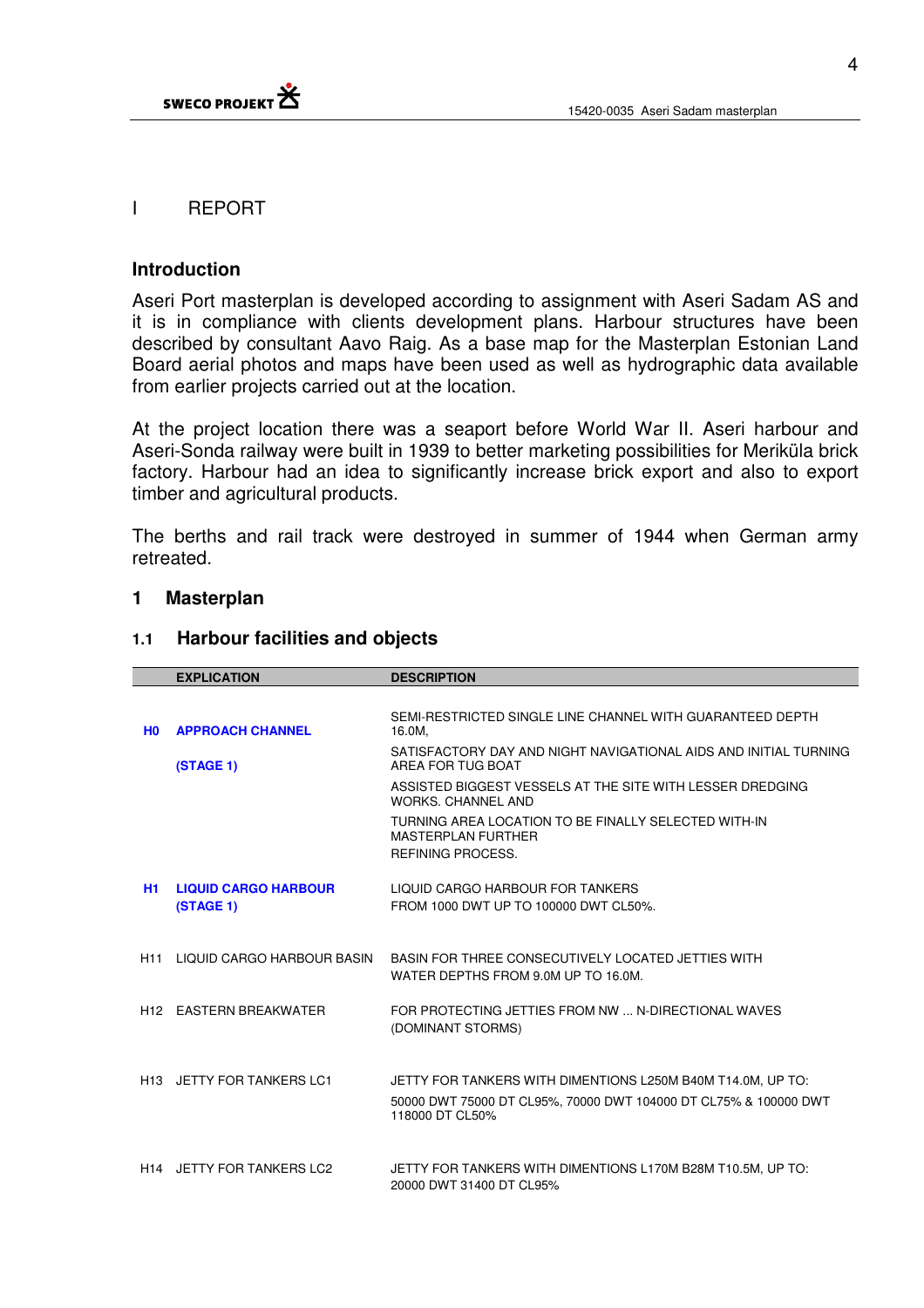

|     | H15 JETTY FOR TANKERS LC3                          | JETTY FOR TANKERS WITH DIMENTIONS L100M B17M T6.5M, UP TO:<br>5000 DWT 7360 DT CL75%                                                                                                                                                                                                                                                                                             |
|-----|----------------------------------------------------|----------------------------------------------------------------------------------------------------------------------------------------------------------------------------------------------------------------------------------------------------------------------------------------------------------------------------------------------------------------------------------|
| H2  | <b>ASSISTING BOATS HARBOUR</b><br>(STAGE 1)        | LOCATION FOR LIQUID CARGO HARBOUR DEVELOPMENT (STAGE 1).<br>IN CASE OF GENERAL CARGO HARBOUR DEVELOPMENT THE LOCATION OF<br><b>ASSISTING</b><br>BOATS HARBOUR CAN BE RELOCATED INTO THE GENERAL CARGO<br><b>HARBOUR BASIN.</b>                                                                                                                                                   |
| H21 | ASSISTING BOATS HARBOUR<br>BASIN                   | BERTHING STRUCTURES AND TECHNICAL SUPPLY.                                                                                                                                                                                                                                                                                                                                        |
|     | ASSISTING BOATS HARBOUR<br>H <sub>22</sub> MOLE    | FOR PROTECTING ASSISTING BOATS HARBOUR BASIN FROM NE-<br>DIRECTIONAL WAVES.                                                                                                                                                                                                                                                                                                      |
| H3  | <b>GENERAL CARGO HARBOUR</b><br>(STAGE 2)          | PORT EXPANSION FOR HANDLING GENERAL CARGO SHIPS, BULK<br>CARRIERS, CONTAINER<br>SHIPS, RO-RO SHIPS AND FERRIES WITH DIMENTIONS UP TO L170M B25M<br>T9.3M, INCL:<br>GENERAL CARGO SHIPS UP TO 10000 DWT 16200 DT CL95%<br>BULK CARRIERS UP TO 15000 DWT 20300 DT CL95%<br>CONTAINER SHIPS UP TP 10000 DWT 16200 DT CL95%<br>RO-RO SHIPS AND FERRIES UP TO 7000 DWT 15300 DT CL95% |
| H31 | <b>GENERAL CARGO HARBOUR</b><br><b>BASIN</b>       | WATER DEPTH 11.0M, TURNINGA AREA                                                                                                                                                                                                                                                                                                                                                 |
|     | H32 NORTHERN BREAKWATER                            | FOR PROTECTING GENERAL CARGO BERTHING LINE FROM NW  NE-<br>DIRECTIONAL WAVES.                                                                                                                                                                                                                                                                                                    |
|     | BERTHING LINE FOR GENERAL<br>H <sub>33</sub> CARGO | BERTHING LINE LENGTH 1050M, WATER DEPTH 11.0M.<br>AS EXAMPLE 6 SIMULTANEOUSLY BERTHING VESSELS, INCL 2 RO-RO<br>SHIPS / FERRIES.                                                                                                                                                                                                                                                 |
|     | H34 BERTH FOR RO-RO / FERRY                        | 2 COMPLEMENTARY BERTHS FOR RO-RO SHIPS / FERRIES WITH WATER<br>DEPTH 10.0M                                                                                                                                                                                                                                                                                                       |
| H4  | <b>LIQUID CARGO HARBOUR</b><br>(STAGE 2)           | COMPLEMENTARY DEVELOPMENT OF LIQUID CARGO HARBOUR IN<br><b>GENERAL CARGO</b>                                                                                                                                                                                                                                                                                                     |
|     |                                                    | HARBOUR BASIN FOR TANKERS FROM 5000 DWT UP TO 20000 DWT CL95%                                                                                                                                                                                                                                                                                                                    |
| H41 | LIQUID CARGO HARBOUR BASIN                         | COMPLEMENTARY DREDGED GENERAL CARGO HARBOUR BASIN AND<br>ENTRANCE.<br>WATER DEPTH 13.0M.                                                                                                                                                                                                                                                                                         |
|     | H42 JETTY FOR TANKERS LC2                          | 2 JETTIES FOR TANKERS WITH DIMENTIONS L170M B28M T10.5M, UP TO:<br>20000 DWT 31400 DT CL95%                                                                                                                                                                                                                                                                                      |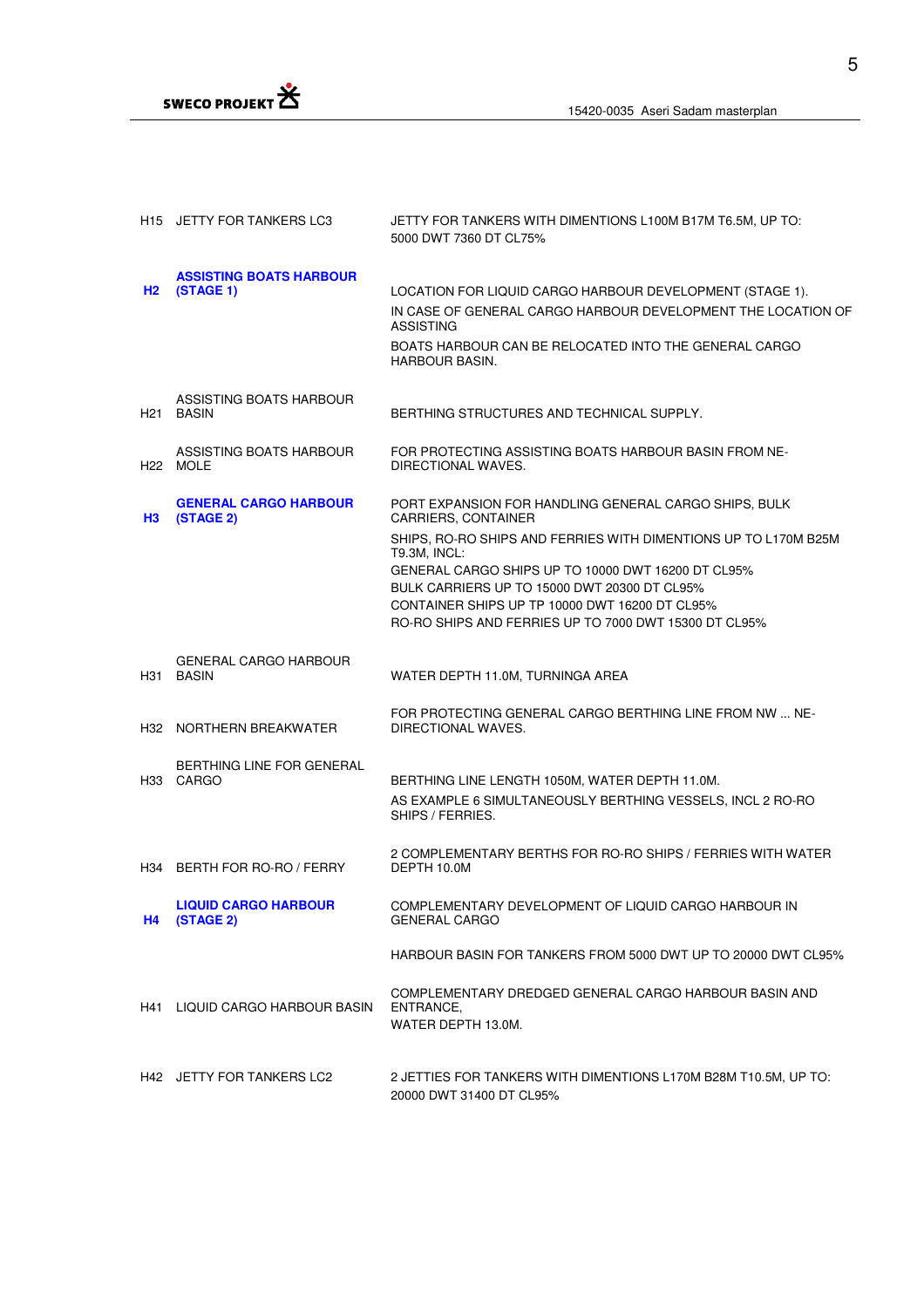

# **1.2 Railways**

### 1.2.1 Joining station

Harbour railway joins state railway at Sonda. Sonda station is owned by AS Eesti Raudtee. Station has four tracks ranging from 680 to 893 meters of usable length. Station has centralized dispatching. To join Aseri railway into Sonda station, it is mandatory to ask technical specification of conditions from AS EVR Infra, under what the confluent track and other necessary constructions can be built. A construction project must be carried out to specify how to join harbour track to centralized station infrastructure.

In the near past industries in Aseri had railway connection to Sonda so it can be rebuilt onto former causeway.

# 1.2.2 Connecting railway

Currently there is no railway connection between Aseri and Sonda, but causeway of old rail track is still there. Proposed new track will run on that land under old causeway. Old causeway though has worn out and has to be reconstructed taking into account modern construction techniques and payloads and it also needs updated design for storm water systems. Whole length of connecting railway line is 14,5 km. It has several same level road crossings that calls for a need to configure those crossings. Pavement construction and crossing safety systems must be worked out within construction project.

Altitude difference between Sonda and Aseri stations is over 50 meters. Altitude difference between Sonda station and Tallinn-Narva road is 12 meters, so most of the difference is distributed to a quite short distance between the Tallinn-Narva road and harbour, so mean inclination of the last railway section is about 15‰. This calls for a need to build a harbour station before quite steep inclining slope where train consist can be devided into smaller consist units so they can be safely operated to harbour marshalling yard and back up to Joining station in Sonda.

# 1.2.3 Aseri harbour railway station

To accept trains from Sonda joining station there is railway station located approximately 8 km North from Sonda station south from Tallinn-Narva road. Station has up to 10 tracks with usable length of 1050 meters and train formation track with 560 meters in length. It can handle about 8 million tons of goods per year. Station tracks have inclination of 1.5‰ to reduce ground levelling works volume. Station can be developed in stages depending on volume of goods. Station needs automatic electrical systems building and infrastructure for automatically controlled switches, access roads for trucks and cars, lighting, communication and other necessary infrastructure.

# 1.2.4 Marshalling yard

To accept and process goods wagons in port territory there is marshalling yard at the east side of the port. It consists of 10 tracks of at least 500 meters of length and train formation track of 560 meters of length. Marshalling yard has inclination of 1.5‰ to reduce ground levelling works volume.